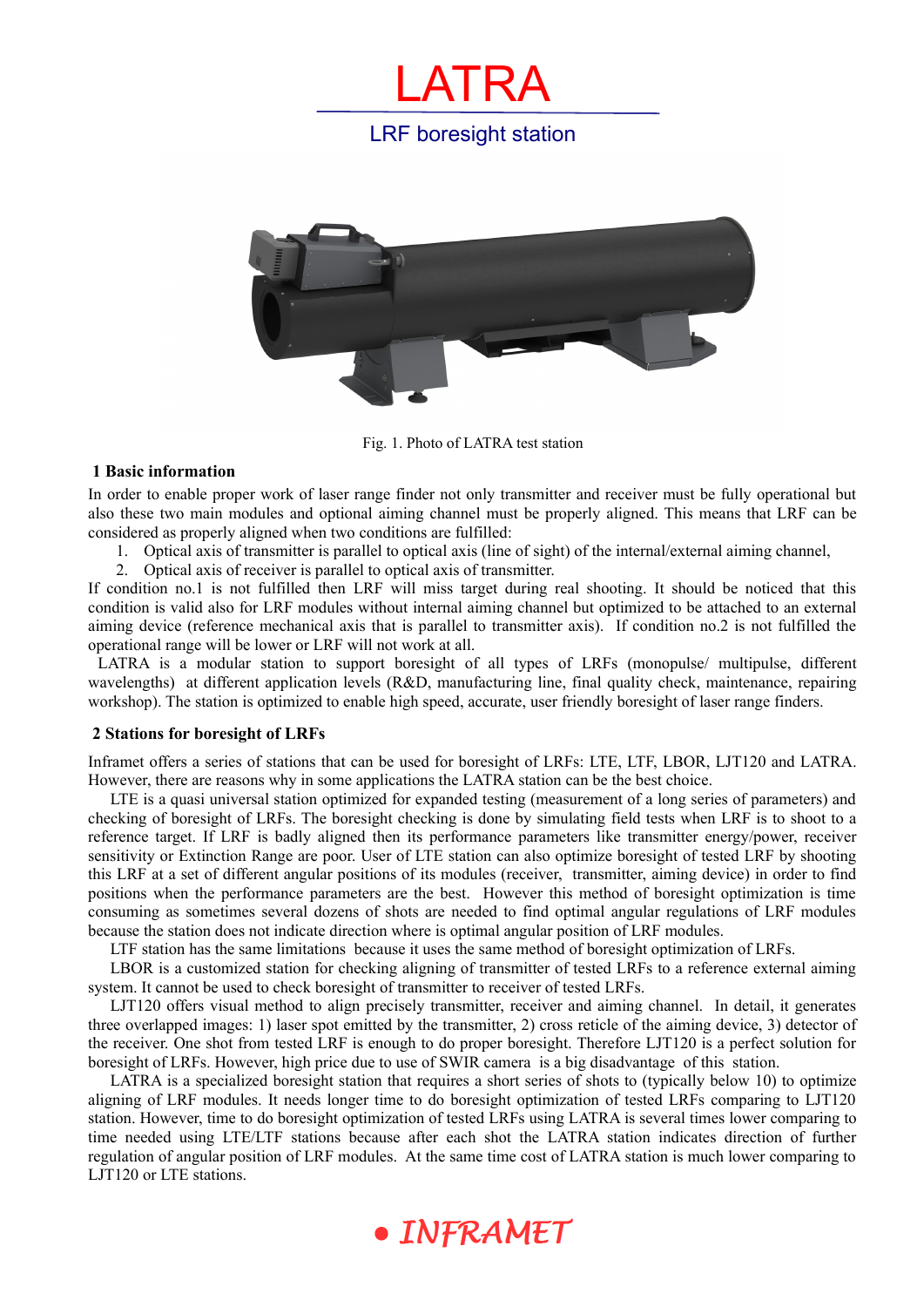# LATRA

# LRF boresight station

## **3 What LRFs can be tested?**

LATRA is an universal station that can be used to boresight (align) of virtually all LRFs offered on the market:

- both monopulse LRFs (single high power shot to get distance measurement) and multi pulse (a series of low power pulses to get distance measurement) LRFs
	- LRFs operating at all typical wavelengths (910nm, 980nm, 1064nm, 1530nm, 1550nm, 1570nm)
- LRFs with different solutions to assure aiming (internal aiming channel at visible band, internal pointer, mechanical adapter that indicates reference mechanical axis, external attachable aiming device: VIS-NIR camera, SWIR camera, or thermal imager)
- optimized for testing typical dual channel LRFs (separate transmitter and receiver blocks) but optionally coaxial LRFs can also be tested.

It is however expected that optics of receiver/transmitter of LRF and aiming device at least partially overlap circle 120mm (option 150mm) diameter.

## **4 How it works?**

LATRA works on two modes:

- A) transmitter boresight mode,
- B) receiver boresight mode.

The aim of transmitter boresight mode is to align optical axis of the transmitter to line of sight of aiming channel or inverse. Basically the aim is to achieve situation when aiming mark of the aiming channel indicate center of laser beam emitted by transmitter that irradiates a far away target. It should be noted that this aim is valid for any design of aiming channel: internal aiming channel at visible band, internal pointer, mechanical adapter that indicates reference mechanical axis, or external attachable aiming device (VIS-NIR camera, SWIR camera, or thermal imager).

The aim of the receiver boresight mode is align optical axis of the receiver to achieve situation when center of laser spot irradiated by the transmitter on a far away target is located in center of field of view of the receiver. In other works, the receiver must see target irradiated by transmitter in its field of view.

Work of LATRA in mode A is based on a concept to create image of laser beam at far away plane that could be visible for aiming channel of tested LRF. In detail, LATRA in mode A works according to eight step procedure:

- 1. regulation of angular position of LRF to achieve situation when aiming mark of the aiming channel indicates aiming target simulated by LATRA,
- 2. inserting of laser sensing card,
- 3. shooting of tested LRF,
- 4. creation of laser spot at collimator focal plane that simulates plane of far away target,
- 5. conversion of SWIR image of the laser spot to visible band or to thermal band,
- 6. projection of converted image of the laser spot into direction of aiming channel of tested LRF,
- 7. calculation of angle between center of laser spot and aiming mark,
- 8. correction of angular position of tested LRF (if the angle is too high).

Work of LATRA in mode B is based on a concept of a system capable to show direction for regulation of angular position of receiver of LRF needed to achieve perfect aligning. In detail, LATRA in mode B works according to six step procedure:

- 1. regulation of angular position of LRF to achieve situation when aiming mark of the aiming channel indicates aiming target simulated by LATRA,
- 2. shooting of tested LRF,
- 3. tested LRF indicates measured distance to simulated target,
- 4. LATRA indicates direction for regulation of angular position of receiver of LRF needed to achieve perfect aligning
- 5. steps 2-3 are repeated until near perfect position is found.
- 6. Optional calculation of the angle between center of FOV of the receiver and and aiming mark of the aiming channel.

#### **5 How is built?**

LATRA is a modular station built using series of blocks: CDT12100HR off-axis reflective collimator (option CDT15120 collimator), SOA set of optical attenuators, LSC set of laser sensing cards, CAP card pocket, MTI multitarget illuminator, LPS set of laser pulse sources, OTR optical trigger, RAC reference aiming camera, ROD reference optical detector, XNAS-B angular stage, HEC camera, LATRA Control program, BOR computer program.